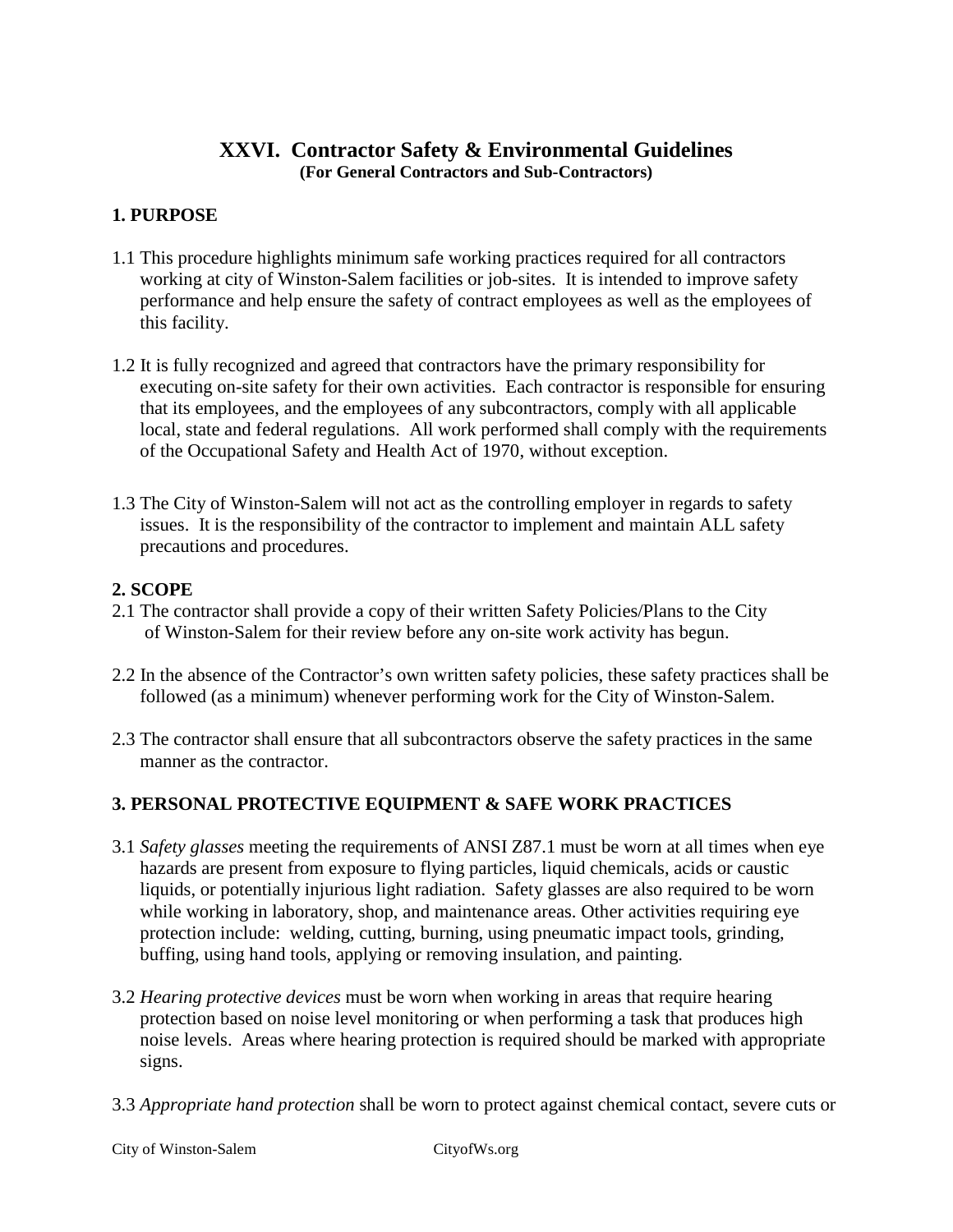lacerations, punctures, or harmful temperature extremes. Chemical resistant gloves must be rated/compatible for the specific chemical being used.

- 3.4 *Hard hats*, meeting the requirements of ANSI Z89.1, are required whenever there is a potential for injury to the head from falling objects or striking a low overhead structure. The City of Winston-Salem requires that all personnel wear hard hats on all job-sites. *Foot protection*, meeting the requirements of ANSI Z41, shall be worn when there is a danger of foot injuries due to falling or rolling objects or objects piercing the sole. The city of Winston-Salem requires that all personnel wear appropriate footwear on all job-sites.
- 3.5 *Respiratory protection*, if used, must be NIOSH approved, must be appropriate for the hazard and must be maintained, cleaned and stored properly. All persons wearing respirator devices must be medically approved to do so and fit-tested.
- 3.6 Drinking of, or possession of, alcoholic beverages, or possession of illicit drugs or firearms while on property owned or operator by the city of Winston-Salem, during working or nonworking hours, is strictly forbidden.
- 3.7 Entry into confined spaces may only be performed by authorized personnel, following OSHA's confined space requirements. Prior to entry, atmospheric monitoring shall be conducted, re-tested as necessary, and an entry permit shall be completed where applicable (permit required confined space) to verify safe entry conditions.
- 3.8 All safety equipment, safety showers, eye wash fountains, fire extinguishers, emergency exits, walkways, and other areas of egress must be kept clear at all times.
- 3.9 All project areas shall be kept clean and free of debris and rubbish in order to prevent accidents and fires.

# **4. CHEMICAL SAFETY AND HAZARD COMMUNICATION**

- 4.1 Departments of the City of Winston-Salem located at a job-site where contractor work is being performed will provide Material Safety Data Sheet (MSDS) for hazardous chemicals used at that facility in which contract employees may be exposed, come in contact, or directly handle. The contractor shall inform his employees of the hazards of the chemicals.
- 4.2 The contractor is responsible for maintaining MSDSs for all hazardous chemicals/materials provided by and used by the contractor or subcontractor.
- 4.3 When handling corrosive materials or irritants, PPE in the form of hand, eye, and face protection shall be used.
- 4.4 All compressed gas cylinders shall be secured from falling at all times, capped when not in use, and 'reactive' gasses shall be separated at all times.
- 4.5 At no time shall gasoline be used as a cleaning agent.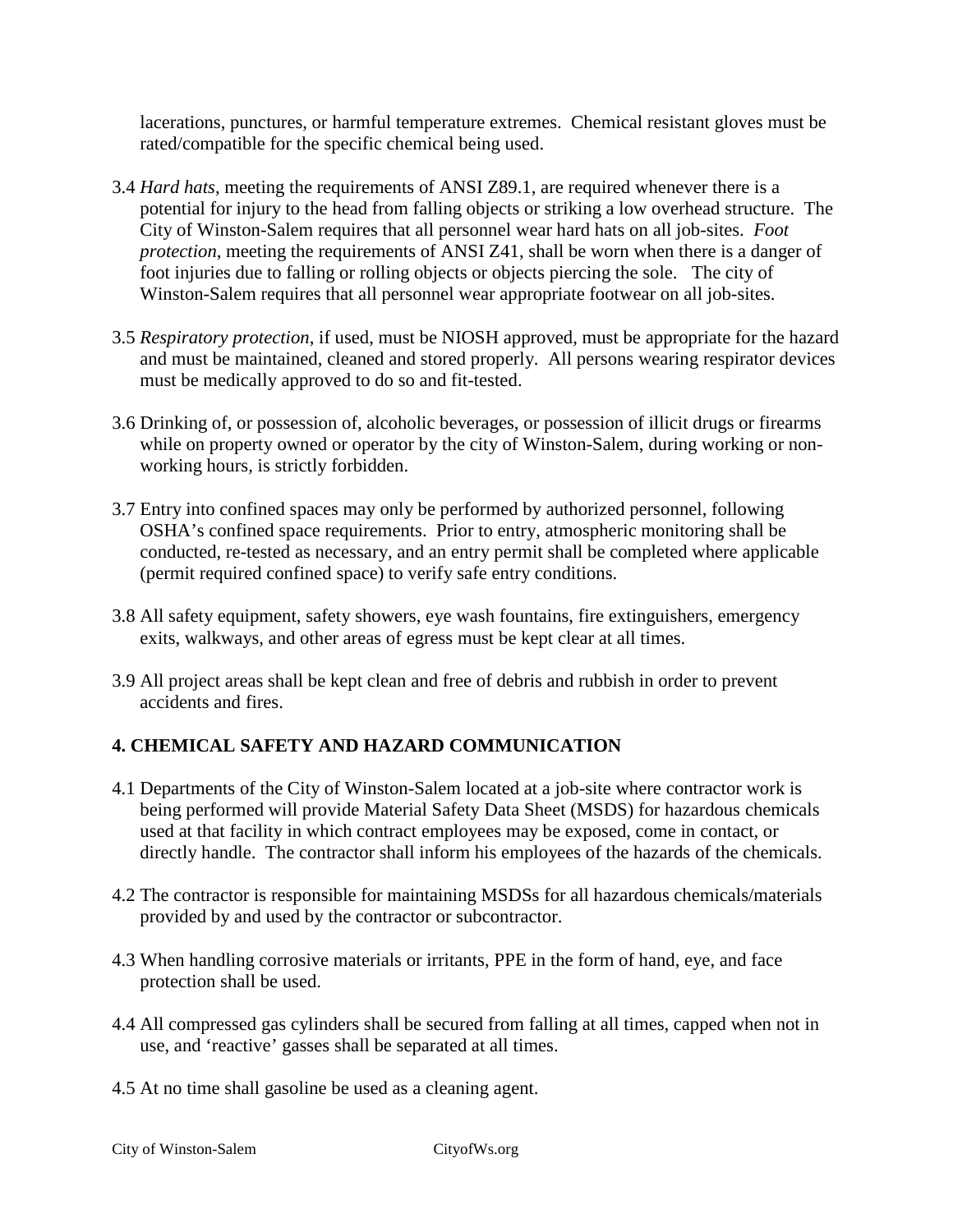4.6 Flammable liquids and solvents shall be handled in approved safety cans with flash back arrestors and tight closing lids.

## **5. FALL PROTECTION**

5.1 All *ladders* used shall be heavy duty industrial type ladders. The use of aluminum ladders for electrical work is prohibited.

Ladders shall be secured at the base by safety feet or equivalent and tied off at the top when there is a chance of displacement from workplace activities or traffic. All portable ladders used to gain access to an upper landing surface shall extend at least 3 feet above the landing, secured at the top, and a grasping device provided. All straight and extension ladders shall have approved safety feet and be equipped with a 10 foot (minimum) by 1/2 inch rope spliced to the next-to-top rung.

Ladders with split or broken rails, treads, rungs, or with feet missing or otherwise damaged or considered unsafe must be removed from the job. Step ladders shall not be used as straight ladders. The height of the ladder must be sufficient to keep from working from the top of the ladder or the top three rungs of an extension ladder. The ladder shall be positioned so that the base is set out from the vertical a distance equal to one-fourth of the ladder working length

- 5.2 During *overhead work, ground work, or work inside a production area*, all areas must be roped off, and a warning sign shall be placed on the floor. All areas involving overhead work or work inside an occupied area that poses a hazard to other personnel shall be roped off and/or warning signs placed to limit access to the area.
- 5.3 All *excavations and trenches* shall comply with OSHA's Trenching and Shoring requirements, which require guarding by a sloping system, shoring system, support system or equivalent. In addition, access to these areas shall be controlled with and by a 'buffer zone', such as a barricade to include rope or tape and appropriate 'warning' signage, as well as illuminated or reflective warning lights or signs for night time identification.
- 5.4 All work platforms 6 feet and higher shall be equipped with a standard guardrail on all open sides. This guardrail consists of a top rail of  $42 + (-3)$  inches, mid-rail and 4" toe board and must be able to withstand an applied force of 200 lbs. Where guard rails cannot be provided, full body harness shall be worn with a lifeline securely attached to an appropriate anchor point (rated for 5000 lbs. force). Free fall distance when using a full body harness must be limited to 6 feet or less. Lanyards may not be 'tied back' to themselves, and 'safety belts' are prohibited in all circumstances.
- 5.5 Hoses, welding leads, electrical drop cords, etc., shall be kept out of personnel traffic areas when possible. Otherwise, they shall be adequately protected from damage and presenting a tripping hazard by suspension, signs, barricades and/or burying.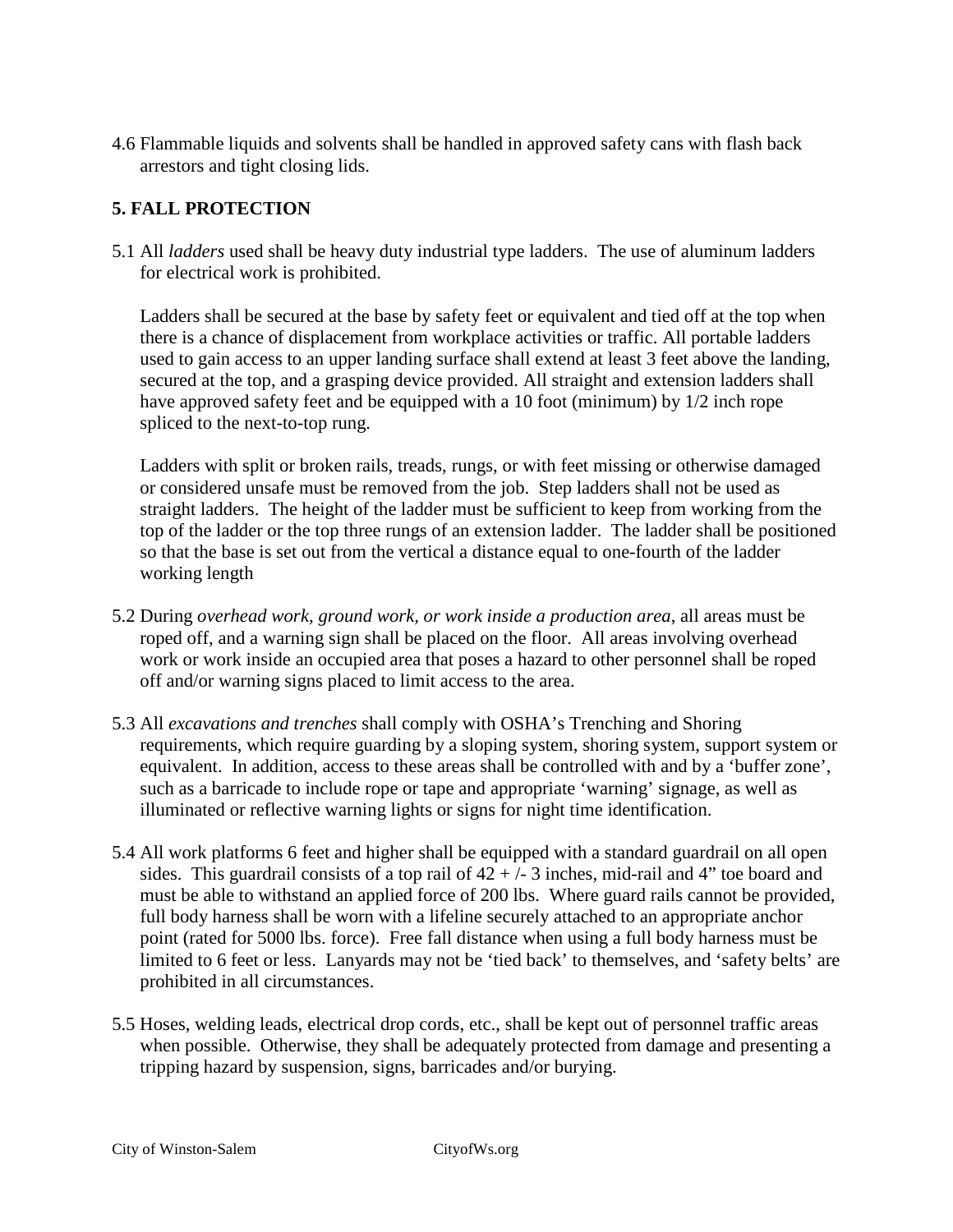# **6. ELECTRICAL SAFETY PRACTICES**

- 6.1 The Contractor shall ensure that electrical or mechanical equipment is properly locked and tagged out before employees begin work. The Contractor shall provide one lock and tag to accompany the facility lock and tag for each piece of equipment on which the Contractors', or their sub-contractor employees are working.
- 6.2 All electric hand tools shall be grounded unless it is recognized by UL as having a double insulated rating. Frayed or defective electrical cords shall not be used.
- 6.3 All extension cords and power tools shall be used with appropriate Ground Fault Circuit Interrupter (GFCI) protection that is tested regularly.

# **7. WELDING, CUTTING, BURNING OPERATIONS**

- 7.1 Adequate fire protection and other safety precautions must be addressed before any hot work is executed.
- 7.2 Shields, curtains, or flame retardant tarpaulins and/or clothing shall be used to shield personnel and equipment from welding operations. When welding, cutting, or burning, a employee shall keep a fire watch. All sparks must be contained to the area of operation.
- 7.3 The Contractor shall ensure that fire extinguishers are provided at all welding, cutting, and burning operations.

# **8. HEAVY EQUIPMENT OPERATION**

- 8.1 Only qualified personnel may operate the facility fork lift trucks or similar material handling or earthmoving equipment. .
- 8.2 Only approved personnel work platforms shall be used with fork lifts or similar material handling or man-up lifts. The platform must have standard guard rails or equivalent means of fall protection and be secured to the lift. Proper communication (visual or otherwise) must be maintained between the personnel on the platform and the lift operator at all times. The vehicle shall not be moved with the platform in the raised position.
- 8.3 All personnel in aerial lifts shall wear a full body harness and lifeline that is anchored to the platform cage as a means of fall protection in addition to the protection provided by the platform cage guard rails.

#### **9. ENVIRONMENTAL RESPONSIBILITIES**

9.1 No hazardous or environmentally damaging materials can be poured into a process or storm drain.